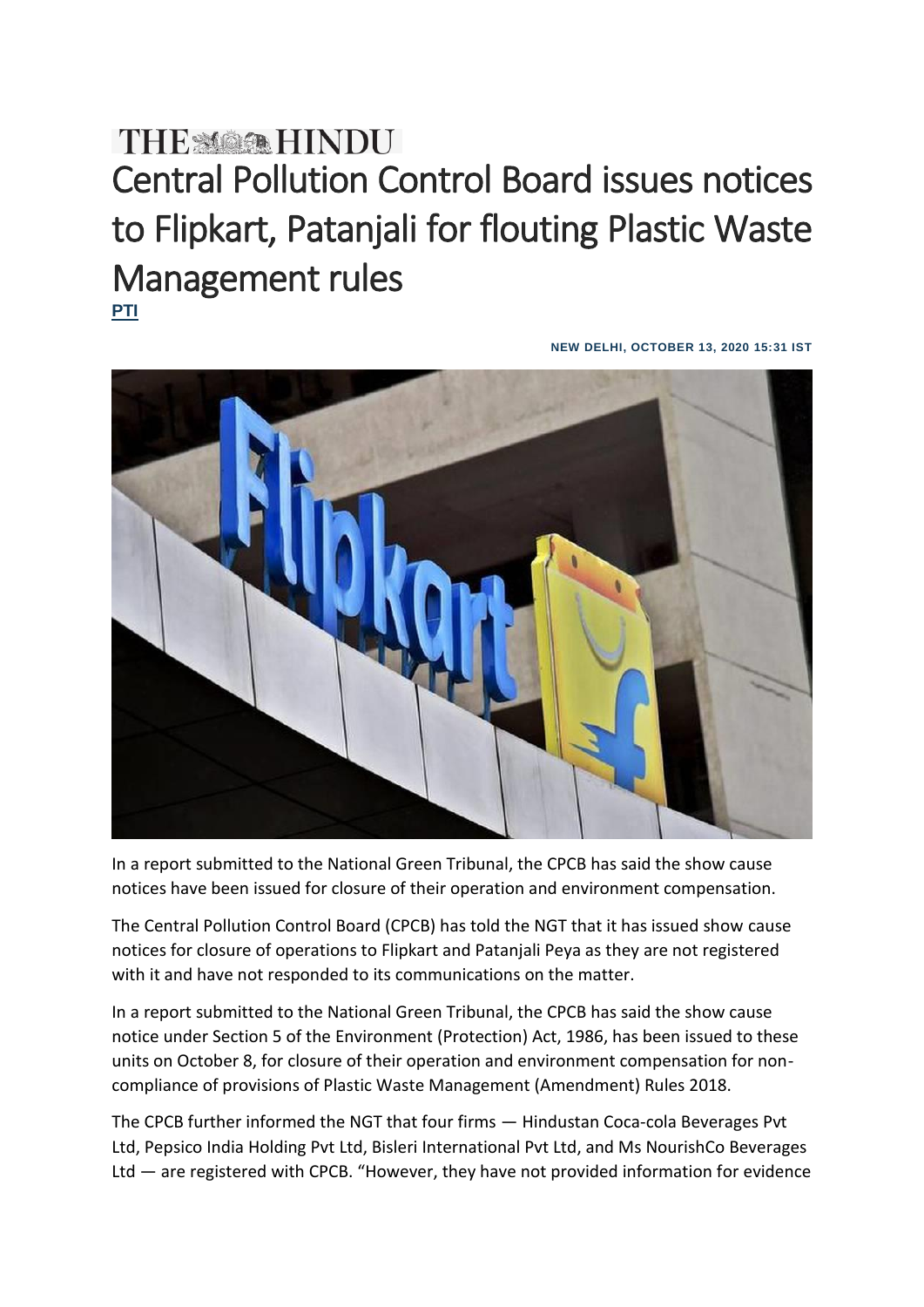based assessment of implementation of action plan for fulfilment of Extended Producer Responsibility (EPR) liability".

The documents submitted by them have not been endorsed by State Pollution Control Boards (SPCBs) and accordingly, the show cause notice has been issued to these firms as well.

It also informed the NGT that "Amazon Seller Service Pvt Ltd, Coca-Cola India Pvt Ltd, Parle Agro Pvt Ltd, Indian Railway Catering and Tourism Corp Ltd have been recently granted registration by CPCB as Brand Owner/producer under Plastic Waste Management (PWM) Rules,2018".

It told the NGT that they are required to submit quarterly progress reports and comply with conditions stipulated in the registration certificate issued to them.

With regard to the tribunal's direction on environmental audit of these firms, the CPCB said it has held deliberations with expert agencies on the matter.

"Since, it will be for the first time that such an audit shall be conducted, a committee has been constituted to deliberate and suggest mechanism for conducting environmental audit as well as specify the agencies which can be engaged for such audits," the CPCB said.

It said that directions under Section 5 of Environment (Protection) Act, 1986 has been issued to all SPCBs for identification of the Brand owners/ producers who are operating without registration from them and to take action against the defaulting units as per provisions of PWM Rules, 2018 which may include closure of their operations, and levying Environmental Compensation.

The report said: "Further, CPCB receives applications for registration under Rule 13(2) of PWM Rules. Applications are examined by CPCB and clarification/information, if any, are communicated to the applicants. However, many such applicants have not responded to CPCB's queries.

"As the applicants are non-compliant during this period, list of such applicants has also been forwarded to the State Board for taking action against the defaulting units as per provision of PWM Rules,2018 which shall include closure of their operations, and levying environmental compensation".

The NGT has directed the CPCB to conduct environmental audit and recover fine from Amazon and Flipkart for violation of environmental norms.

The green panel observed that the statutory regulators were not taking coercive measures, including invoking of "polluter pays" principle for enforcing the statutory norms against the e-commerce firms.

The CPCB had earlier told the NGT that e-commerce giants need to fulfil their extended producer responsibility under the PWM Rules and need to establish a system for collecting back the plastic waste generated due to the packaging of their products.